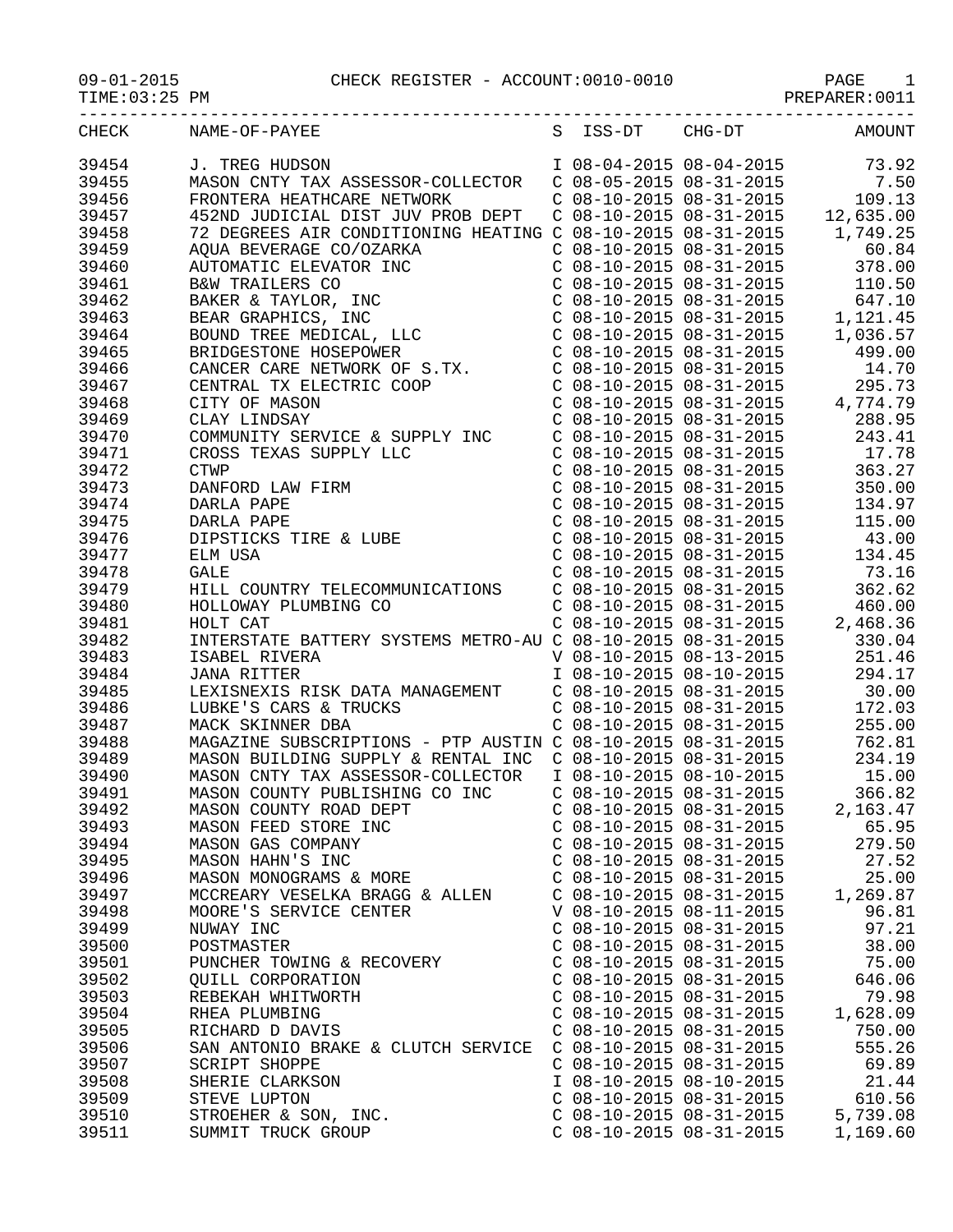| CHECK | NAME-OF-PAYEE                                                                                                                                                                                                                                                                                                                                                                                                                                                                             |                           | S ISS-DT CHG-DT                                                                                                                                                                                                                                  | AMOUNT    |
|-------|-------------------------------------------------------------------------------------------------------------------------------------------------------------------------------------------------------------------------------------------------------------------------------------------------------------------------------------------------------------------------------------------------------------------------------------------------------------------------------------------|---------------------------|--------------------------------------------------------------------------------------------------------------------------------------------------------------------------------------------------------------------------------------------------|-----------|
| 39512 | TAMRA FREY<br>THOMAS R STARKS<br>TRULY HOLMES DBA<br>TAMRA FREY C 08-10-2015 08-31-2015 128.04<br>THOMAS R STARKS C 08-10-2015 08-31-2015 192.00<br>TRULY HOLMES DBA C 08-10-2015 08-31-2015 1,312.50<br>UNITED RENTALS (NORTH AMERICA) INC C 08-10-2015 08-31-2015 3,248.88                                                                                                                                                                                                              |                           |                                                                                                                                                                                                                                                  |           |
| 39513 |                                                                                                                                                                                                                                                                                                                                                                                                                                                                                           |                           |                                                                                                                                                                                                                                                  |           |
| 39514 |                                                                                                                                                                                                                                                                                                                                                                                                                                                                                           |                           |                                                                                                                                                                                                                                                  |           |
| 39515 |                                                                                                                                                                                                                                                                                                                                                                                                                                                                                           |                           |                                                                                                                                                                                                                                                  |           |
| 39516 | <b>USOXO</b>                                                                                                                                                                                                                                                                                                                                                                                                                                                                              |                           | $C$ 08-10-2015 08-31-2015                                                                                                                                                                                                                        | 1,040.55  |
| 39517 |                                                                                                                                                                                                                                                                                                                                                                                                                                                                                           |                           |                                                                                                                                                                                                                                                  |           |
| 39518 |                                                                                                                                                                                                                                                                                                                                                                                                                                                                                           |                           | $\begin{tabular}{lllllllllll} $\text{C} & 08-10-2015 & 08-31-2015 & 190.51 \\ $\text{C} & 08-10-2015 & 08-31-2015 & 1,425.56 \\ $\text{C} & 08-10-2015 & 08-31-2015 & 1,400.75 \\ $\text{C} & 08-10-2015 & 08-31-2015 & 922.00 \\ \end{tabular}$ |           |
| 39519 |                                                                                                                                                                                                                                                                                                                                                                                                                                                                                           |                           |                                                                                                                                                                                                                                                  |           |
| 39520 |                                                                                                                                                                                                                                                                                                                                                                                                                                                                                           |                           |                                                                                                                                                                                                                                                  |           |
| 39521 |                                                                                                                                                                                                                                                                                                                                                                                                                                                                                           |                           | $C$ 08-10-2015 08-31-2015 276.56                                                                                                                                                                                                                 |           |
| 39522 |                                                                                                                                                                                                                                                                                                                                                                                                                                                                                           |                           |                                                                                                                                                                                                                                                  |           |
| 39523 | USOXO<br>VERIZON SOUTHWEST<br>WALTER'S BUILDING & SUPPLY<br>WATSON AUTO PARTS INC<br>WEBER CHEVRON<br>XEROX CORPORATION<br>MOORE'S AUTOMOTIVE<br>MOORE'S AUTOMOTIVE                                                                                                                                                                                                                                                                                                                       |                           | C 08-11-2015 08-31-2015<br>C 08-11-2015 08-31-2015<br>C 08-11-2015 08-31-2015<br>C 08-11-2015 08-31-2015<br>C 08-12-2015 08-31-2015<br>C 08-12-2015 08-31-2015<br>C 08-12-2015 08-31-2015<br>C 08-12-2015 08-31-2015<br>A 95.16                  |           |
|       | TX STATE UNIVERSITY/SAN MARCOS                                                                                                                                                                                                                                                                                                                                                                                                                                                            |                           |                                                                                                                                                                                                                                                  |           |
| 39524 |                                                                                                                                                                                                                                                                                                                                                                                                                                                                                           |                           |                                                                                                                                                                                                                                                  |           |
| 39525 |                                                                                                                                                                                                                                                                                                                                                                                                                                                                                           |                           |                                                                                                                                                                                                                                                  |           |
| 39526 |                                                                                                                                                                                                                                                                                                                                                                                                                                                                                           |                           |                                                                                                                                                                                                                                                  |           |
| 39527 |                                                                                                                                                                                                                                                                                                                                                                                                                                                                                           |                           | C $08-12-2015$ $08-31-2015$ 409.21                                                                                                                                                                                                               |           |
| 39528 |                                                                                                                                                                                                                                                                                                                                                                                                                                                                                           |                           |                                                                                                                                                                                                                                                  |           |
| 39529 |                                                                                                                                                                                                                                                                                                                                                                                                                                                                                           |                           |                                                                                                                                                                                                                                                  |           |
| 39530 | SOM FRNKA DBA<br>VERIZON<br>VERIZON SOUTHWEST<br>VERIZON SOUTHWEST<br>CTWP<br>PURCHASE POWER<br>PAYROLL CLEARING ACCOUNT<br>TINA C YOUNG                                                                                                                                                                                                                                                                                                                                                  |                           |                                                                                                                                                                                                                                                  |           |
| 39531 |                                                                                                                                                                                                                                                                                                                                                                                                                                                                                           |                           |                                                                                                                                                                                                                                                  |           |
| 39532 | VERIZON SOUTHWEST<br>CTWP<br>C 08-12-2015 08-31-2015<br>PAYROLL CLEARING ACCOUNT<br>C 08-12-2015 08-31-2015<br>C 08-13-2015 08-31-2015<br>C 08-14-2015 08-31-2015<br>C 08-14-2015 08-31-2015<br>C 08-14-2015 08-31-2015<br>C 08-14-2015 08-31-20                                                                                                                                                                                                                                          |                           |                                                                                                                                                                                                                                                  |           |
| 39533 |                                                                                                                                                                                                                                                                                                                                                                                                                                                                                           |                           |                                                                                                                                                                                                                                                  |           |
| 39534 |                                                                                                                                                                                                                                                                                                                                                                                                                                                                                           |                           |                                                                                                                                                                                                                                                  |           |
| 39535 |                                                                                                                                                                                                                                                                                                                                                                                                                                                                                           |                           |                                                                                                                                                                                                                                                  |           |
| 39536 |                                                                                                                                                                                                                                                                                                                                                                                                                                                                                           |                           |                                                                                                                                                                                                                                                  |           |
| 39537 |                                                                                                                                                                                                                                                                                                                                                                                                                                                                                           |                           |                                                                                                                                                                                                                                                  |           |
| 39538 |                                                                                                                                                                                                                                                                                                                                                                                                                                                                                           |                           |                                                                                                                                                                                                                                                  |           |
| 39539 | 72 DEGREES AIR CONDITIONING HEATING C 08-24-2015 08-31-2015 401.54<br>ALAMO IRON WORKS INC C 08-24-2015 08-31-2015 400.51<br>APPLIED CONCEPTS, INC C 08-24-2015 08-31-2015 187.50<br>AR MANAGEMENT & SOLUTIONS LLC I 08-24-2015 08-24-2<br>BAKER & TAYLOR, INC<br>BEAR GRAPHICS, INC<br>BEAR GRAPHICS, INC<br>BURNET COUNTY TREASURER<br>CO8-24-2015 08-31-2015<br>I 08-24-2015 08-24-2015<br>CATERPILLAR FINANCIAL SERVICES CORP CO8-24-2015 08-31-2015<br>CENTURYLINK QCC<br>CENTURYLIN |                           |                                                                                                                                                                                                                                                  |           |
| 39540 |                                                                                                                                                                                                                                                                                                                                                                                                                                                                                           |                           |                                                                                                                                                                                                                                                  |           |
| 39541 |                                                                                                                                                                                                                                                                                                                                                                                                                                                                                           |                           |                                                                                                                                                                                                                                                  |           |
| 39542 |                                                                                                                                                                                                                                                                                                                                                                                                                                                                                           |                           |                                                                                                                                                                                                                                                  |           |
| 39543 | CIRA                                                                                                                                                                                                                                                                                                                                                                                                                                                                                      |                           | I 08-24-2015 08-24-2015 24.00                                                                                                                                                                                                                    |           |
| 39544 | DEMCO<br>FOURTH COURT OF APPEALS<br>GAYLORD BROS. INC<br>HILL COUNTRY ELECTRIC<br>HILL COUNTRY MEM HOSPITAL<br>HOLLOWAY PLUMBING CO<br>HOLT CAT                                                                                                                                                                                                                                                                                                                                           |                           | C 08-24-2015 08-31-2015<br>C 08-24-2015 08-31-2015<br>C 08-24-2015 08-31-2015<br>C 08-24-2015 08-31-2015<br>C 08-24-2015 08-31-2015<br>C 08-24-2015 08-31-2015<br>I 08-24-2015 08-24-2015<br>12.00<br>D 08-24-2015 08-24-2015<br>4,795.00        |           |
| 39545 |                                                                                                                                                                                                                                                                                                                                                                                                                                                                                           |                           |                                                                                                                                                                                                                                                  |           |
| 39546 |                                                                                                                                                                                                                                                                                                                                                                                                                                                                                           |                           |                                                                                                                                                                                                                                                  |           |
| 39547 |                                                                                                                                                                                                                                                                                                                                                                                                                                                                                           |                           |                                                                                                                                                                                                                                                  |           |
| 39548 |                                                                                                                                                                                                                                                                                                                                                                                                                                                                                           |                           |                                                                                                                                                                                                                                                  |           |
| 39549 |                                                                                                                                                                                                                                                                                                                                                                                                                                                                                           |                           |                                                                                                                                                                                                                                                  |           |
| 39550 | HOLT CAT                                                                                                                                                                                                                                                                                                                                                                                                                                                                                  | $C$ 08-24-2015 08-31-2015 |                                                                                                                                                                                                                                                  | 101.44    |
| 39551 | K & H ELECTRICAL SERVICES                                                                                                                                                                                                                                                                                                                                                                                                                                                                 | $C$ 08-24-2015 08-31-2015 |                                                                                                                                                                                                                                                  | 442.00    |
| 39552 | KATHRYN MARTIN DBA                                                                                                                                                                                                                                                                                                                                                                                                                                                                        | $C$ 08-24-2015 08-31-2015 |                                                                                                                                                                                                                                                  | 829.16    |
| 39553 | LEE & COMPANY                                                                                                                                                                                                                                                                                                                                                                                                                                                                             |                           | $C$ 08-24-2015 08-31-2015                                                                                                                                                                                                                        | 200.00    |
| 39554 | LEXIS NEXIS                                                                                                                                                                                                                                                                                                                                                                                                                                                                               | $C$ 08-24-2015 08-31-2015 |                                                                                                                                                                                                                                                  | 181.00    |
| 39555 | LOWE'S PAY AND SAVE INC                                                                                                                                                                                                                                                                                                                                                                                                                                                                   | $C$ 08-24-2015 08-31-2015 |                                                                                                                                                                                                                                                  | 663.99    |
| 39556 | LUCIO MORA                                                                                                                                                                                                                                                                                                                                                                                                                                                                                | $C$ 08-24-2015 08-31-2015 |                                                                                                                                                                                                                                                  | 1,275.00  |
| 39557 | <b>MASON BANK</b>                                                                                                                                                                                                                                                                                                                                                                                                                                                                         | I 08-24-2015 08-24-2015   |                                                                                                                                                                                                                                                  | 4,975.23  |
| 39558 | MASON BUILDING SUPPLY & RENTAL INC                                                                                                                                                                                                                                                                                                                                                                                                                                                        | I 08-24-2015 08-24-2015   |                                                                                                                                                                                                                                                  | 249.20    |
| 39559 | MASON FUNERAL HOME                                                                                                                                                                                                                                                                                                                                                                                                                                                                        | $C$ 08-24-2015 08-31-2015 |                                                                                                                                                                                                                                                  | 602.60    |
| 39560 | MASON SHORT STOP                                                                                                                                                                                                                                                                                                                                                                                                                                                                          | $C$ 08-24-2015 08-31-2015 |                                                                                                                                                                                                                                                  | 100.50    |
| 39561 | POSTMASTER                                                                                                                                                                                                                                                                                                                                                                                                                                                                                | I 08-24-2015 08-24-2015   |                                                                                                                                                                                                                                                  | 38.00     |
| 39562 | PRIMROSE OIL COMPANY INC                                                                                                                                                                                                                                                                                                                                                                                                                                                                  | $C$ 08-24-2015 08-31-2015 |                                                                                                                                                                                                                                                  | 1,812.35  |
| 39563 | QUILL CORPORATION                                                                                                                                                                                                                                                                                                                                                                                                                                                                         | I 08-24-2015 08-24-2015   |                                                                                                                                                                                                                                                  | 411.21    |
| 39564 | REGGIE LOEFFLER                                                                                                                                                                                                                                                                                                                                                                                                                                                                           | $C$ 08-24-2015 08-31-2015 |                                                                                                                                                                                                                                                  | 302.40    |
| 39565 | ROMCO EQUIPMENT CO                                                                                                                                                                                                                                                                                                                                                                                                                                                                        | $C$ 08-24-2015 08-31-2015 |                                                                                                                                                                                                                                                  | 358.42    |
| 39566 | SAM'S CLUB                                                                                                                                                                                                                                                                                                                                                                                                                                                                                | I 08-24-2015 08-24-2015   |                                                                                                                                                                                                                                                  | 251.46    |
| 39567 | SHELL FLEET PLUS                                                                                                                                                                                                                                                                                                                                                                                                                                                                          | $C$ 08-24-2015 08-31-2015 |                                                                                                                                                                                                                                                  | 28.50     |
| 39568 | SMITH BROTHERS PIPE                                                                                                                                                                                                                                                                                                                                                                                                                                                                       | I 08-24-2015 08-24-2015   |                                                                                                                                                                                                                                                  | 1,248.00  |
| 39569 | STRYKER SALES CORP                                                                                                                                                                                                                                                                                                                                                                                                                                                                        | $C$ 08-24-2015 08-31-2015 |                                                                                                                                                                                                                                                  | 16,486.33 |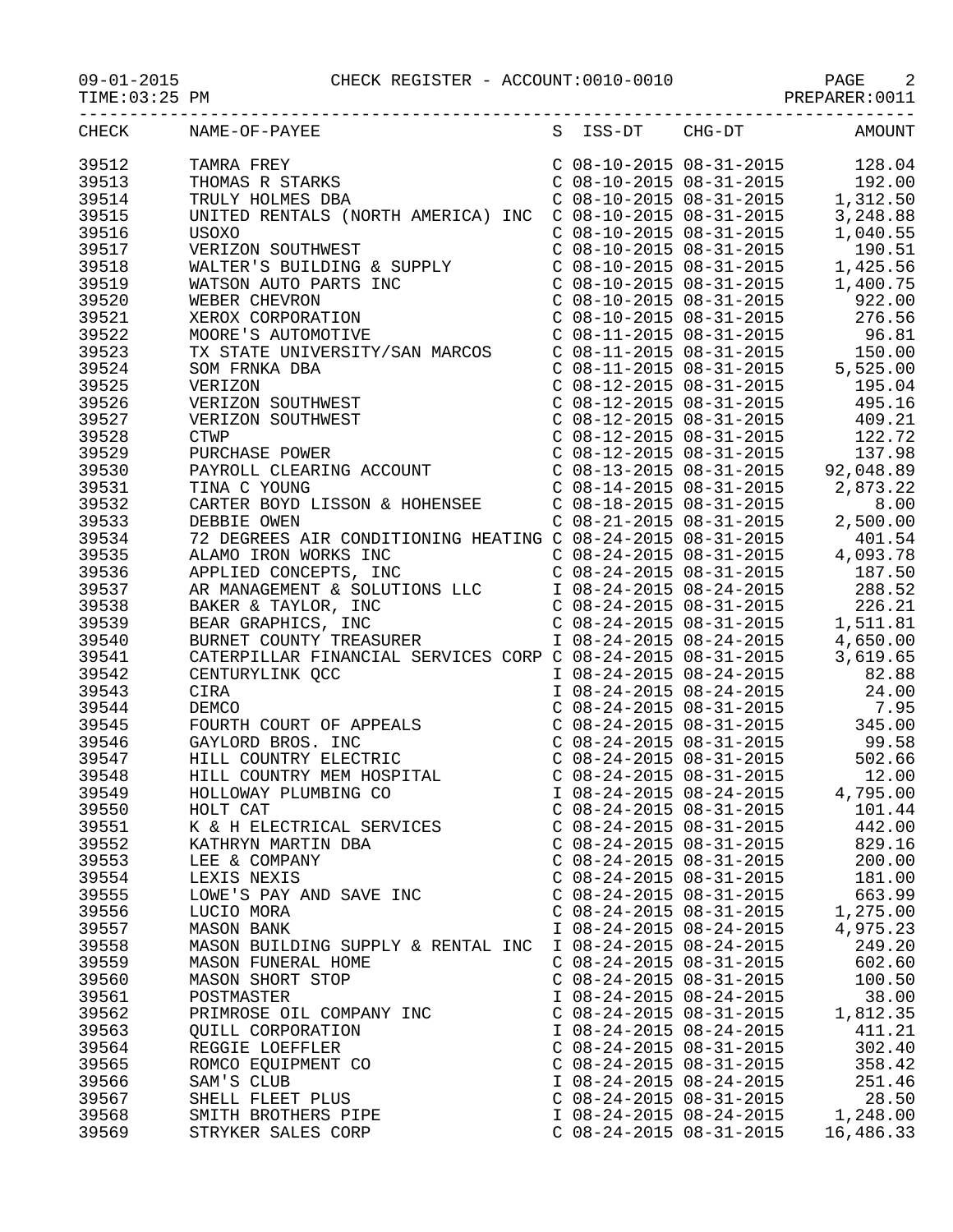09-01-2015 CHECK REGISTER - ACCOUNT:0010-0010 PAGE 3

| $09 - 01 - 2015$ |  |
|------------------|--|
|------------------|--|

| CHECK | NAME-OF-PAYEE                   | S | ISS-DT                    | CHG-DT | <b>AMOUNT</b> |
|-------|---------------------------------|---|---------------------------|--------|---------------|
| 39570 | TEXAS ASSN OF COUNTIES          |   | I 08-24-2015 08-24-2015   |        | 60.00         |
| 39571 | TEXAS COMMUNICATIONS            |   | I 08-24-2015 08-24-2015   |        | 991.23        |
| 39572 | VERIZON SOUTHWEST               |   | $C$ 08-24-2015 08-31-2015 |        | 179.87        |
| 39573 | WALMART COMMUNITY/GEMB          |   | $C$ 08-24-2015 08-31-2015 |        | 199.93        |
| 39574 | ZESCH & PICKETT                 |   | $C$ 08-24-2015 08-31-2015 |        | 330.00        |
| 39575 | CAPITAL ONE BANK (USA) N.A.     |   | I 08-26-2015 08-26-2015   |        | 2,438.32      |
| 39576 | PERRY B SIMS                    |   | I 08-26-2015 08-26-2015   |        | 288.20        |
| 39577 | OUILL CORPORATION               |   | I 08-26-2015 08-26-2015   |        | 427.99        |
| 39578 | TDCAA                           |   | I 08-26-2015 08-26-2015   |        | 175.00        |
| 39579 | J. TREG HUDSON                  |   | I 08-27-2015 08-27-2015   |        | 458.08        |
| 39580 | WEST CENTRAL WIRELESS           |   | I 08-27-2015 08-27-2015   |        | 475.19        |
| 39581 | PAYROLL CLEARING ACCOUNT        |   | $C$ 08-28-2015 08-31-2015 |        | 124,773.54    |
| 39582 | TDCAA                           |   | I 08-31-2015 08-31-2015   |        | 400.00        |
| 39583 | BEAR GRAPHICS, INC              |   | I 08-31-2015 08-31-2015   |        | 1,023.64      |
| 39584 | TDCAA                           |   | I 08-31-2015 08-31-2015   |        | 954.33        |
| 39585 | DON GALLION                     |   | I 08-31-2015 08-31-2015   |        | 1,119.47      |
| 39586 | MASON COUNTY/2814601            |   | $C$ 08-31-2015 08-31-2015 |        | 2,515.83      |
| 39587 | OUILL CORPORATION               |   | I 08-31-2015 08-31-2015   |        | 252.10        |
| 39588 | TAMRA FREY                      |   | I 08-31-2015 08-31-2015   |        | 134.23        |
| 39589 | TDCAA                           |   | I 08-31-2015 08-31-2015   |        | 50.00         |
| 39590 | TONYA S AHLSCHWEDE              |   | I 08-31-2015 08-31-2015   |        | 165.00        |
| 39591 | TX ASSOCIATION OF COUNTIES HEBP |   | I 08-31-2015 08-31-2015   |        | 71.34         |
|       |                                 |   |                           |        |               |